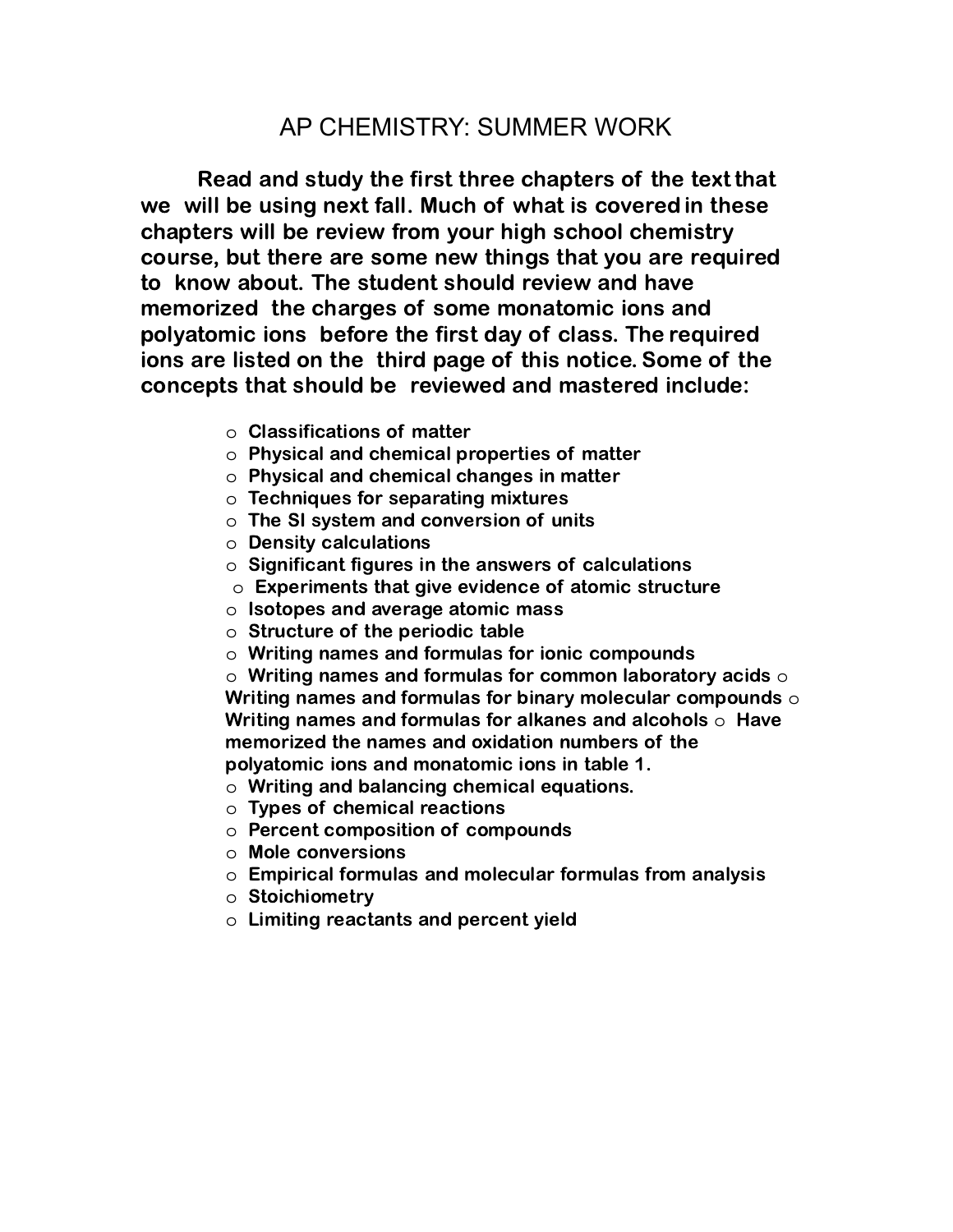**The following problems must be completed to be turned in on the first day of class in the fall. These are taken from the text**; Chemistry: The Central Science (13<sup>th</sup> edition), by Brown, LeMay, and Bersten. **This is the text that we will be using next year. ISBN 13: 978- 0321910417**

- ∙ Pp 34-39 # 13,19,22,24,30,32,41,42,47,56,76,83
- ∙ Pp 73-79 #1-8,
	- 17,18,19,26,27,33,36,39,45,49,53,58,59,61,66,71,74,76,78,81 - 86,92,95,96,100,103,109,111
- ∙ Pg 112-120 # 1-8, 12,16,18- 21,25,35,37,39,41,45,49,51,53,55,57,63,65,67,68,71,72,77,79,83,8 5 ,87,88,90,93,95

All work must be shown, and failure to turn in this summer work is grounds for dropping a student from AP Chemistry.

Also, the polyatomic ions listed on the last page must be memorized and understood by the student on the first day of class.

| <b>Silver</b>   | $Ag^{+1}$        |
|-----------------|------------------|
| Cadmium         | $Cd^{+2}$        |
| <b>Zinc</b>     | $Zn^{+2}$        |
| <b>Hydride</b>  | $H^{-1}$         |
| Acetate         | $C_2H_3O_2$      |
| <b>Chlorate</b> | ClO <sub>3</sub> |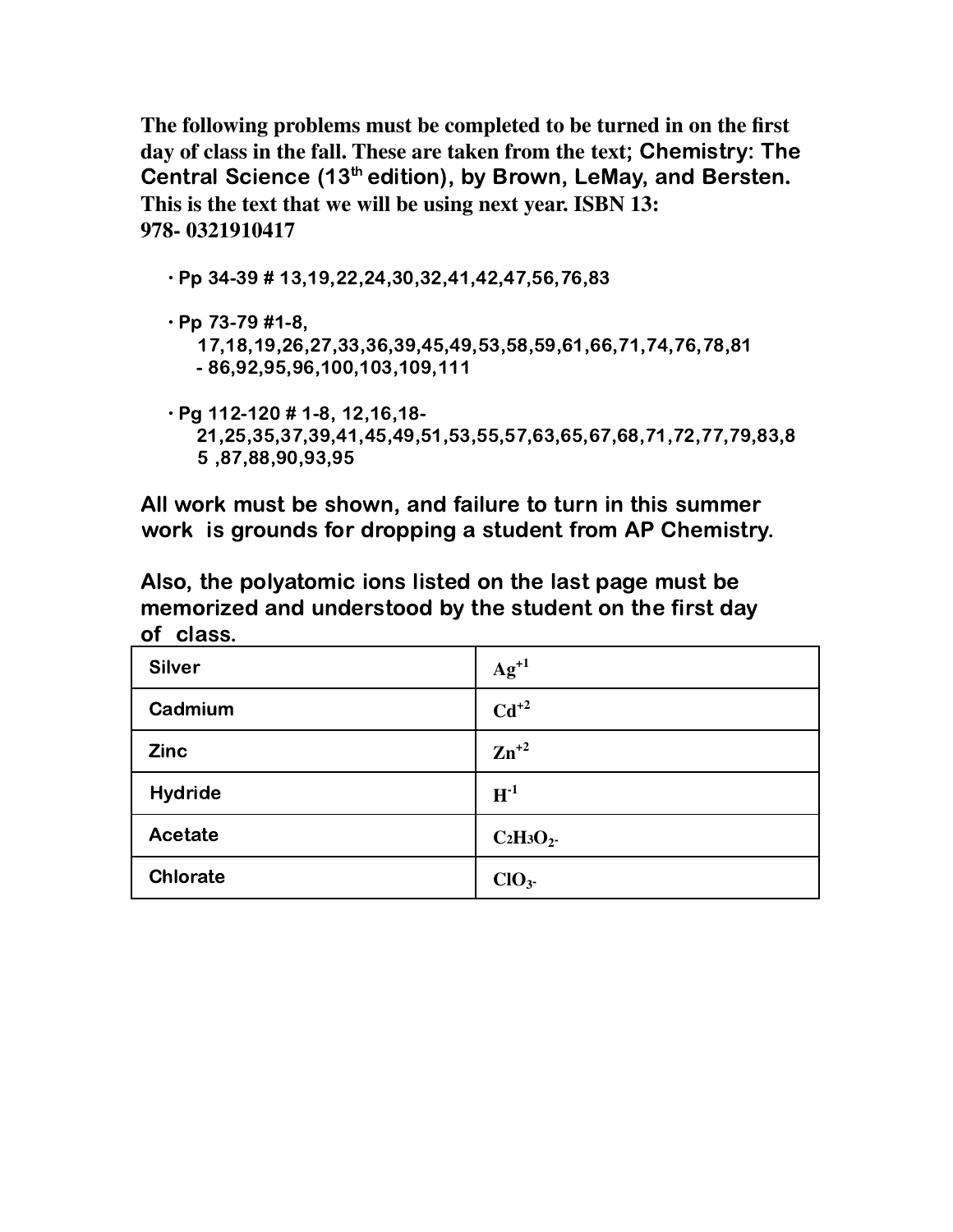| <b>Chlorite</b>                  | CIO <sub>2</sub>   |
|----------------------------------|--------------------|
| Cyanide                          | <b>CN</b>          |
| <b>Hydroxide</b>                 | <b>OH</b>          |
| Hypochlorite                     | <b>CIO</b>         |
| lodate                           | IO <sub>3</sub>    |
| <b>Nitrate</b>                   | NO <sub>3</sub>    |
| <b>Nitrite</b>                   | NO <sub>2</sub>    |
| Perchlorate                      | ClO <sub>4</sub>   |
| Permanganate                     | MnO <sub>4</sub>   |
| Carbonate                        | CO <sub>3</sub> 2  |
| <b>Chromate</b>                  | CrO <sub>4</sub>   |
| <b>Dichromate</b>                | $Cr2O_{72}$        |
| <b>Oxalate</b>                   | $C_2O_{42}$        |
| Peroxide                         | O <sub>2</sub>     |
| <b>Silicate</b>                  | SiO <sub>3</sub> 2 |
| <b>Sulfate</b>                   | $SO_{42}$          |
| Dihydrogen phosphate             | $H_2PO_4$          |
| Hydrogen carbonate (bicarbonate) | HCO <sub>3</sub>   |
| <b>Hydrogen sulfite</b>          | HSO <sub>3</sub>   |